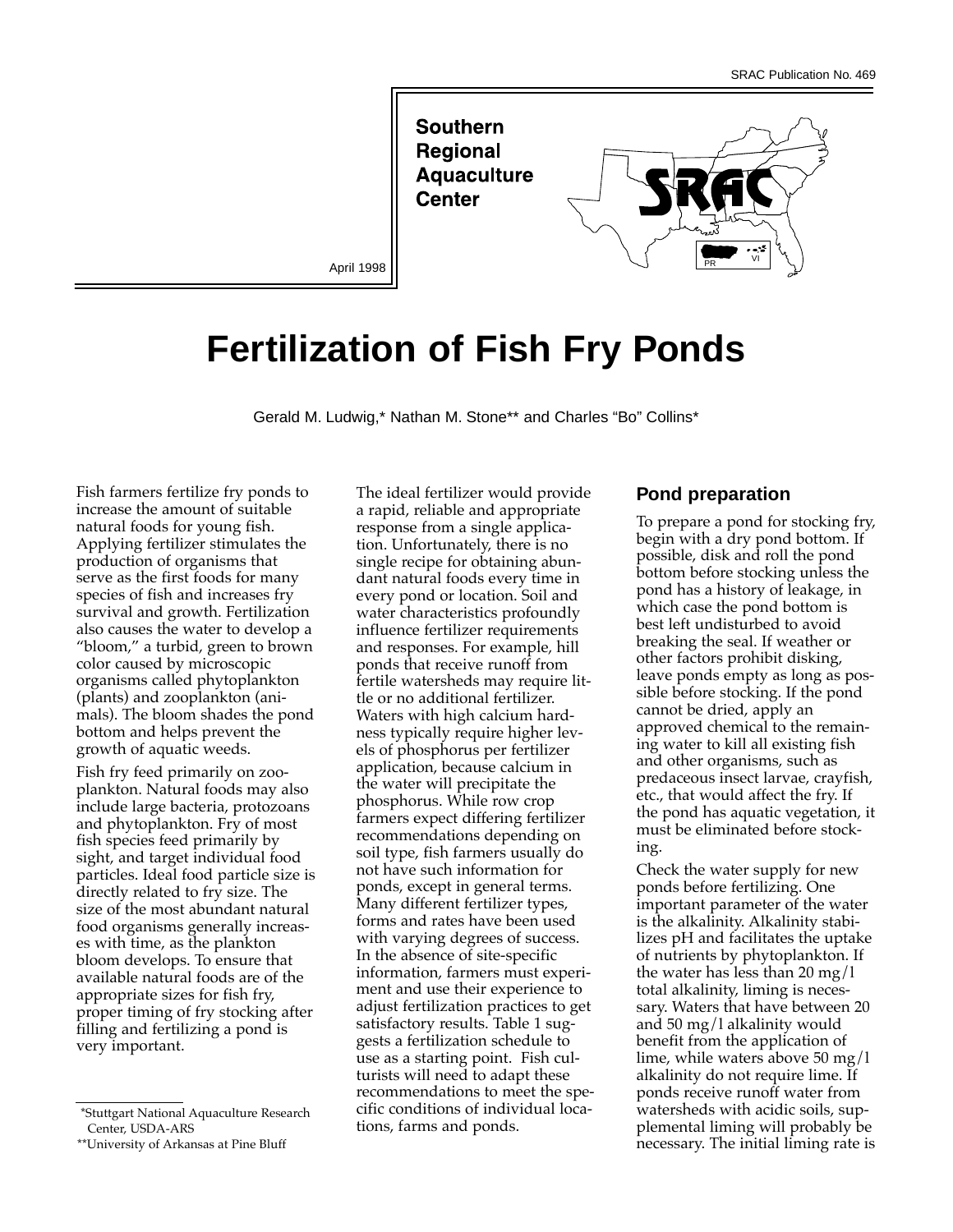**Table 1. Suggested fertilization schedule. Use this as a starting point and modify for your pond conditions by adding more or less of the two types of fertilizer.**

| <b>Organic fertilizer</b> |                                                             | ٠ | <b>Inorganic fertilizer</b>          |           |                               |
|---------------------------|-------------------------------------------------------------|---|--------------------------------------|-----------|-------------------------------|
| or alfalfa pellets        | rice bran, cottonseed meal,                                 |   | liquid 10-30-0<br>or similar         | <b>OR</b> | powdered 0-49-0<br>or similar |
| $day*$                    | pounds/acre                                                 |   | gallons/acre                         |           | pounds/acre                   |
| 1                         | 250                                                         |   | 2 to $4**$                           |           | 16 to 32**                    |
| 8                         | 50                                                          |   | 1 to $2$<br>8 to 16                  |           |                               |
| If needed:***             |                                                             |   |                                      |           |                               |
| 14                        | 50                                                          |   | 1 to $2$                             |           | 8 to 16                       |
| 21                        | 50                                                          |   | 1 to $2$                             |           | 8 to 16                       |
| 28<br>$\overline{a}$      | 50<br>$\sim$ $\sim$ $\sim$<br>$\cdots$ $\cdots$<br>$\sim$ 1 |   | 1 to $2$<br>8 to 16<br>.<br>$\cdots$ |           |                               |

\* Day 1 is the first day the pond is being filled.

\*\* For ponds with calcium hardness below 50 mg/l, use the lowest rate. For each additional 75 mg/l of calcium hardness, add an additional 1 gallon/acre of liquid or 8 pounds/acre of powdered fertilizer. For example, if the calcium hardness is 200 mg/l, use 4 gallons/acre of liquid or 32 pounds/acre of powdered. For repeat applications, use one-half of the initial rate.

\*Continue fertilization if the secchi disk reading is greater than 18 inches. Do not add more fertilizer if the dissolved oxygen reading is less than 4 ppm or if the secchi disk reading is less than 9 inches. If this schedule does not produce an adequate bloom, add fertilizer more often rather than increasing the amount per application.

based upon the pH of the pond bottom soils. Your state Cooperative Extension Service can help you check your soil and water for this value and recommend the amount of lime needed.

# **Fertilizer types**

Fertilizers are divided into two main types, inorganic (e.g., 11-37- 0, N-P-K) and organic (e.g., cottonseed meal). Usually it is best to use both inorganic and organic fertilizers because a combination provides a broad food base to a variety of zooplankton that are consumed by the fish fry. In some circumstances, organic or inorganic fertilizers alone have been reported to provide comparable or even superior results. For most fish species, there are no compelling, consistent research results to indicate which type or combination of fertilizer is best, so local availability and cost are the most important factors in selecting fertilizers.

# **Inorganic fertilizers**

Inorganic fertilizers are manmade, directly or indirectly, through chemical reactions, and are readily available at farm supply stores. These compounds provide plant nutrients in a concentrated form and stimulate the growth of phytoplankton that serve as food for zooplankters. Zooplankton in turn are consumed by fish fry.

The grade of a fertilizer indicates its content of nitrogen, phosphorus and potassium as a percent by weight. Thus an 11-37-0 fertilizer has 11 percent nitrogen (N), 37 percent phosphorus (as  $P_2O_5$ ), and 0 percent potassium (as  $K_2O$ ). Phosphorus is the most important plant nutrient for bloom development. Some nitrogen may be needed as well, especially in new ponds or in combination with organic fertilizer to hasten its decomposition. Potassium is rarely required.

Several studies have concluded that phosphoric acid is the best form of phosphorus to use, and that urea is the best form of nitrogen. However, local availability, cost, solubility and farmer experience are most important in deciding which type to use.

Inorganic fertilizers come in granules, powders and liquids. Each form has its proper application method and this is critical to obtaining the best results. Liquid fertilizer can be applied by dripping the product into the prop wash of an outboard motor while the boat is being driven around the pond, or by mixing the fertilizer with 10 parts water and spraying it over the pond surface. Since liquid fertilizer is heavier than water (12 pounds/gallon versus 8.3 pounds/gallon for water), it must be diluted before it is sprayed to prevent it from sinking to the pond bottom.

Powdered fertilizer is very soluble and can be blown out over the pond surface.

Granular fertilizers generally do not dissolve quickly, and when the grains hit the pond bottom, much of the phosphorus in the fertilizer is adsorbed by the mud and is lost. For this reason, granular fertilizers must be dissolved in water first (which is impractical for large ponds) or kept above the pond bottom. Granules may be poured onto a shallow wooden platform that is positioned1 foot below the surface where wave action will help the fertilizer dissolve. Or, bags can simply be slit open and placed in shallow water, taking care not to spill the fertilizer.

Inorganic fertilizer is usually applied at a rate of 6 to 8 pounds of phosphorous per acre per application. For a liquid fertilizer with a formula of 11-37-0, this is approximately 2 gallons/acre. The equivalent in powdered 12-49-0 or granular 0-46-0 formulations is 12 to 16 pounds/acre.

Heavy phytoplankton blooms can result in high pH levels during the day, so use inorganic fertilizers sparingly when culturing fish species that are sensitive to high pH levels. Hybrid striped bass fry, for example, are adversely affected by pH levels above 8.8. Channel catfish fry are more toler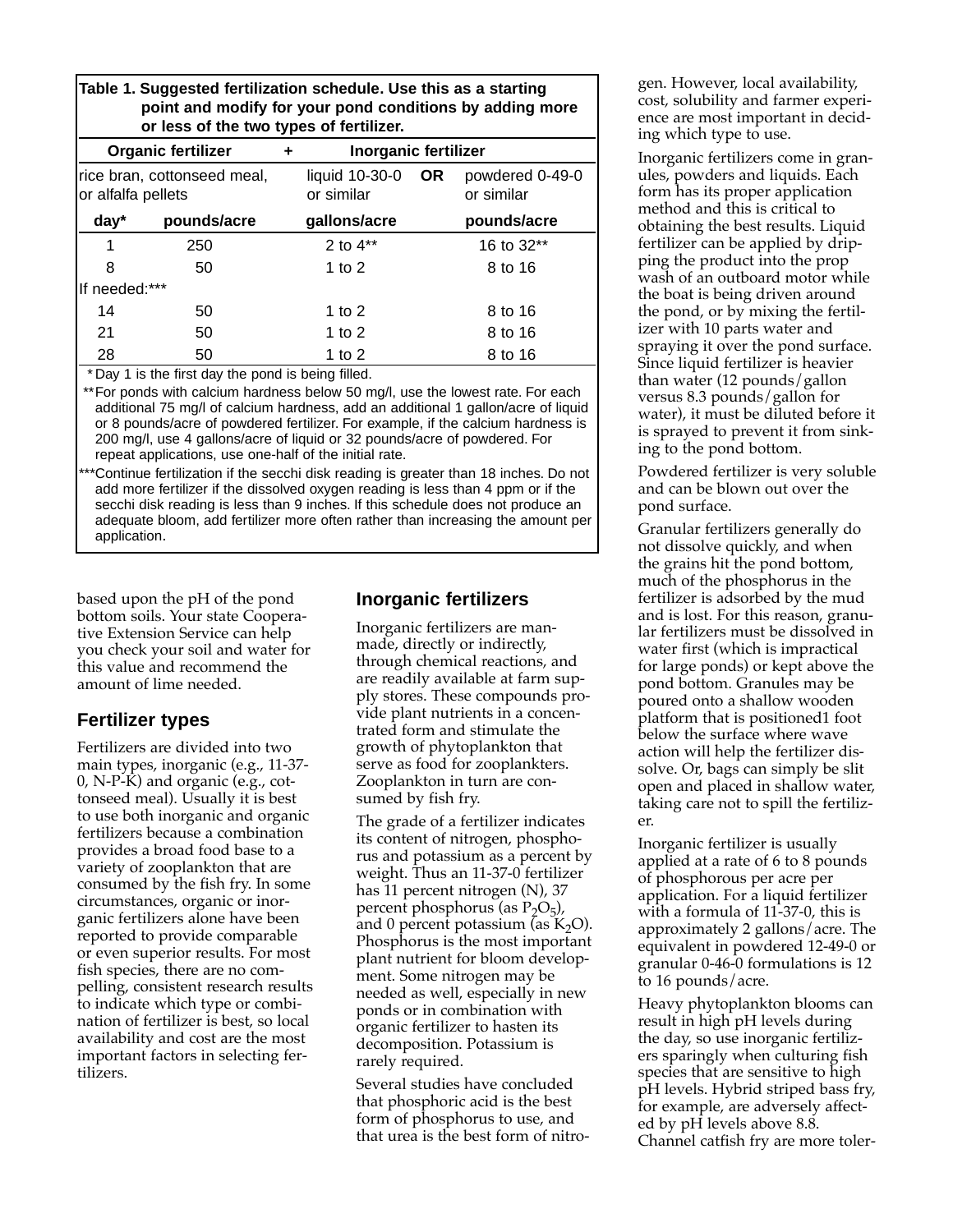ant, but mortalities may occur at levels above 9.4. Crustacean zooplankton, an important fry food, are killed by very high pH levels above 10.5. High pH also makes ammonia that is present more toxic to fish. In addition, high rates of inorganic fertilizer often promote the growth of blue-green algae, a relatively poor food for zooplankton.

# **Organic fertilizers**

Organic fertilizers are manures, plant meals, and other natural products. They provide relatively low levels of plant nutrients as compared to inorganics, but serve as a substrate for the growth of bacteria, protozoans and zooplankters. The important contribution of organic materials is that, while decomposing, they are a rapid and sometimes direct source of food for zooplankton. Organic meals such as rice bran and cottonseed meal are consumed directly by some zooplankton. Organic fertilizers are broken down by bacteria, which in turn are food for many types of zooplankton. In addition, the bacteria release nutrients that the phytoplankton use. The progressive decomposition of organic fertilizers also lengthens the time that nutrients are available in a pond and helps prevent too rapid a

bloom development. Common organic fertilizers and their characteristics are listed in Table 2.

Manures are often high in moisture, vary widely in nutrient content and are relatively difficult to apply. Application of manures may also be regulated in some locations. Plant meals, such as cottonseed meal and rice bran, are more consistent products and can be readily applied from a feed wagon. Transportation costs for organic fertilizers are relatively high because application rates are far higher than for inorganics. This favors the use of locallyavailable materials.

Decomposition of organic materials releases carbon dioxide, a plant nutrient, but the process also consumes oxygen. The rate of decomposition is related to the ratio of nitrogen to carbon in the material. Organic materials with a higher N:C ratio break down faster than those with a low N:C ratio. Organic fertilizers with a higher percent crude protein contain greater amounts of nitrogen. Adding inorganic nitrogen fertilizer can help speed the decomposition process of organics with a low N:C ratio. Small particle size is also desirable, since it results in a faster rate of decomposition as well.

Organic fertilizers are usually applied initially at rates of 100 to 300 pounds/acre. New ponds benefit from higher rates of up to 500 pounds/acre (prior to stocking fish), which can be spread over the dry pond bottom.

Applying too much organic fertilizer can lead to low dissolved oxygen (DO), and fry of many fish species are particularly sensitive to low DO. For this reason, after the initial application to a pond, it is better to make multiple applications of smaller amounts (i.e., 50 pounds/acre). Organic fertilizers can cause waters to clear as a result of the settlement of clay particles. This favors the growth of filamentous algae (especially if the pond water is cool) and its associated problems.

# **Timing of stocking fry after fertilization**

Pond filling, fertilization and fry stocking have to be properly timed. Failure to do so will often result in reduced growth or partial to complete mortality of the fry. Stocking fry, even large fry, into a pond that has been filled for more than 3 to 4 weeks during warm weather can have disastrous effects on fry survival. By that time, a variety of fry predators have usually invaded the

| Type             | Crude protein | Approximate cost*                      | <b>Description</b>                                                                                                                                                                                                                                                                                                                                                         |
|------------------|---------------|----------------------------------------|----------------------------------------------------------------------------------------------------------------------------------------------------------------------------------------------------------------------------------------------------------------------------------------------------------------------------------------------------------------------------|
| Icottonseed meal | 36-43%        | \$190/ton<br>\$5.35/50-lb. bag         | Used as an animal feed ingredient. Available<br>in many locations. Decomposes rapidly if<br>finely ground. A superior fertilizer, particularly<br>in new ponds.                                                                                                                                                                                                            |
| Irice bran       | 12-13%        | \$80/ton                               | Available as a powder or coarse pellet. Low<br>risk of toxic ammonia levels developing. Good<br>for older ponds that require less nitrogen.                                                                                                                                                                                                                                |
| lalfalfa meal    | 18%           | \$7.10/50-lb. bag                      | Limited availability of bulk product.                                                                                                                                                                                                                                                                                                                                      |
| Ichicken manure  |               | \$15/ton fresh<br>\$185/ton pelletized | Widely available in the fresh (loose) form.<br>Softwood (pine) sawdust and rice hulls are<br>common carriers for the manure. Highly<br>variable in composition, depending on age<br>and decomposition. Litter carriers are resis-<br>tant to decay and undesirable as fertilizer.<br>May also contain drug residues and various<br>pathogens. Inferior to cottonseed meal. |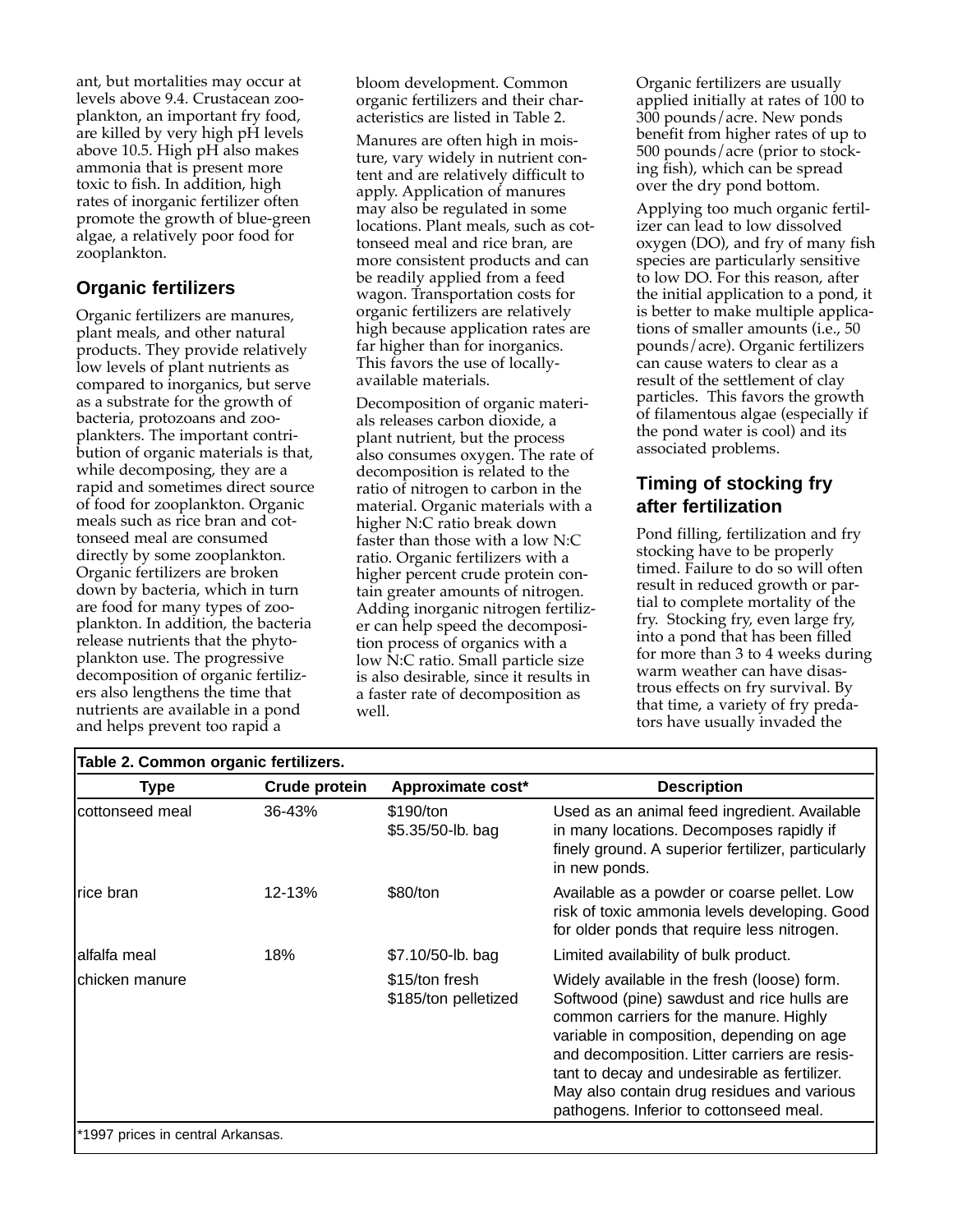pond and reproduced. These include insects such as backswimmers and diving and whirlygig beetles in adult and immature stages. Populations of backswimmers can reach phenomenal levels. Other insects that prey on fry, and even larger fish, are water scorpions and the larval stages of a variety of dragonflies and damselflies.

Invasions of insects start as soon as the pond is being filled with water if the weather is warm enough for adult insects to move into the pond, but it usually takes several weeks for their populations to increase enough to

become a major threat to small fish. It is important to stock fry before predaceous insect populations become dangerously high.

More secretive, but often much more abundant than insects, are predaceous cyclopoids, one of the three types of copepods. Many of these tiny (<3 mm) zooplankton prey on fry until the fry are large enough to eat the cyclopoids. These creatures show up in ponds after about 1 1/2 weeks when water temperature is above 70 degrees F. There is no legal means of controlling undesirable zooplankton, so it is important that fry, particularly small fry, be

stocked into ponds as early as possible after ponds are filled.

Ponds must also have the appropriate type and size of food available when fry are stocked. Large fry stocked into ponds that have very tiny zooplankton may grow slowly because of the energy expended in catching small prey, but usually fry will not starve if enough zooplankton are available. However, stocking tiny fry into ponds with zooplankton that are mostly too large for fry to eat usually results in fry starvation or loss from cyclopoid or insect predation. It is important to know the size of fry to be stocked (Table 3)

| Table 3. Fry size of commonly cultured cool and warm water fish. |                             |               |                    |  |
|------------------------------------------------------------------|-----------------------------|---------------|--------------------|--|
| <b>Scientific name</b><br><b>Common name</b>                     |                             | Fry size (mm) | When to stock fry* |  |
| Sunshine bass                                                    | M. chrysops X M. saxatilis  | $2 - 6$       | 5                  |  |
| White bass                                                       | Morone chrysops             | $3 - 4$       | 5                  |  |
| <b>Black crappie</b>                                             | Pomoxis nigromaculatus      | $3 - 5$       | 5                  |  |
| White crappie                                                    | P. annularis                | $3 - 5$       | 5                  |  |
| Goldfish                                                         | Carassius auratus           | $3 - 5$       | 5                  |  |
| Fathead minnow                                                   | Pimephales promelas         | $4 - 6$       | 5                  |  |
| Rosy-red minnow                                                  | P. promelas                 | $4 - 6$       | 5                  |  |
| Sauger                                                           | Stizostedion canadense      | $4 - 6$       | 5                  |  |
| Golden shiner                                                    | Notemigonus crysoleucas     | $4 - 7$       | 5                  |  |
| Common carp                                                      | Cyprinus carpio             | $5 - 7$       | 5                  |  |
| Yellow perch                                                     | Perca flavescens            | $5 - 7$       | 5                  |  |
| Largemouth bass                                                  | Micropterus salmoides       | $6 - 7$       | $\overline{7}$     |  |
| Walleye                                                          | Stizostedion vitreum        | $6 - 9$       | 7                  |  |
| Grass carp                                                       | Ctenopharyngdon idella      | $6 - 9$       | $\overline{7}$     |  |
| Silver carp                                                      | Hypophthalmichthys molitrix | $6 - 9$       | 7                  |  |
| Bighead carp                                                     | H. nobilis<br>Aristichthys  | $7 - 8$       | 7                  |  |
| Striped bass                                                     | Morone saxatilis            | $7 - 10$      | 10                 |  |
| Palmetto bass                                                    | M. saxatilis X M. chrysops  | $7 - 10$      | 10                 |  |
| Paddlefish                                                       | Polydon spathula            | $8 - 10$      | 10                 |  |
| Spotted sucker                                                   | Minytrema melanops          | $8 - 10$      | 11                 |  |
| White sucker                                                     | Catostomus commersoni       | $8 - 11$      | 11                 |  |
| Shovelnose sturgeon                                              | Scaphirhynchus platorynchus | >10           | 12                 |  |
| Channel catfish                                                  | Ictalurus punctatus         | $10 - 12$     | 13                 |  |
| Muskellunge                                                      | Esox masquinongy            | $11 - 15$     | 14                 |  |

\*Estimated number of days after pond starts filling, at 70 to 75<sup>0</sup> F.

#### **Sources for Table 3:**

Becker, G. 1983. Fishes of Wisconsin. University of Wisconsin Press. Madison, Wisconsin.

Carlander, K.D. 1969. Handbook of freshwater fishery biology. Vol. 1. The Iowa State University Press. Ames, Iowa. Carlander, K.D. 1977. Handbook of freshwater fishery biology Vol. 2. The Iowa State University Press. Ames Iowa. Denson, M.R. and T. I. J. Smith. 1997. Tank culture of larval sunshine bass. The Progressive Fish-Culturist 59:59-63. Halver, J., ed., Horvath, L., G. Tamas and I. Tolg. 1984. Special methods in pond fish husbandry. Akademiai Kiado, Budapest, Hungary, and Halver Corporation, Seattle, Washington.

Huq, M.F. 1965. The effect of crowding on the growth of fry of channel catfish Ictalurus punctatus (Rafinesque). Scientific Researches (Dacca, Pakistan). 2:112-117.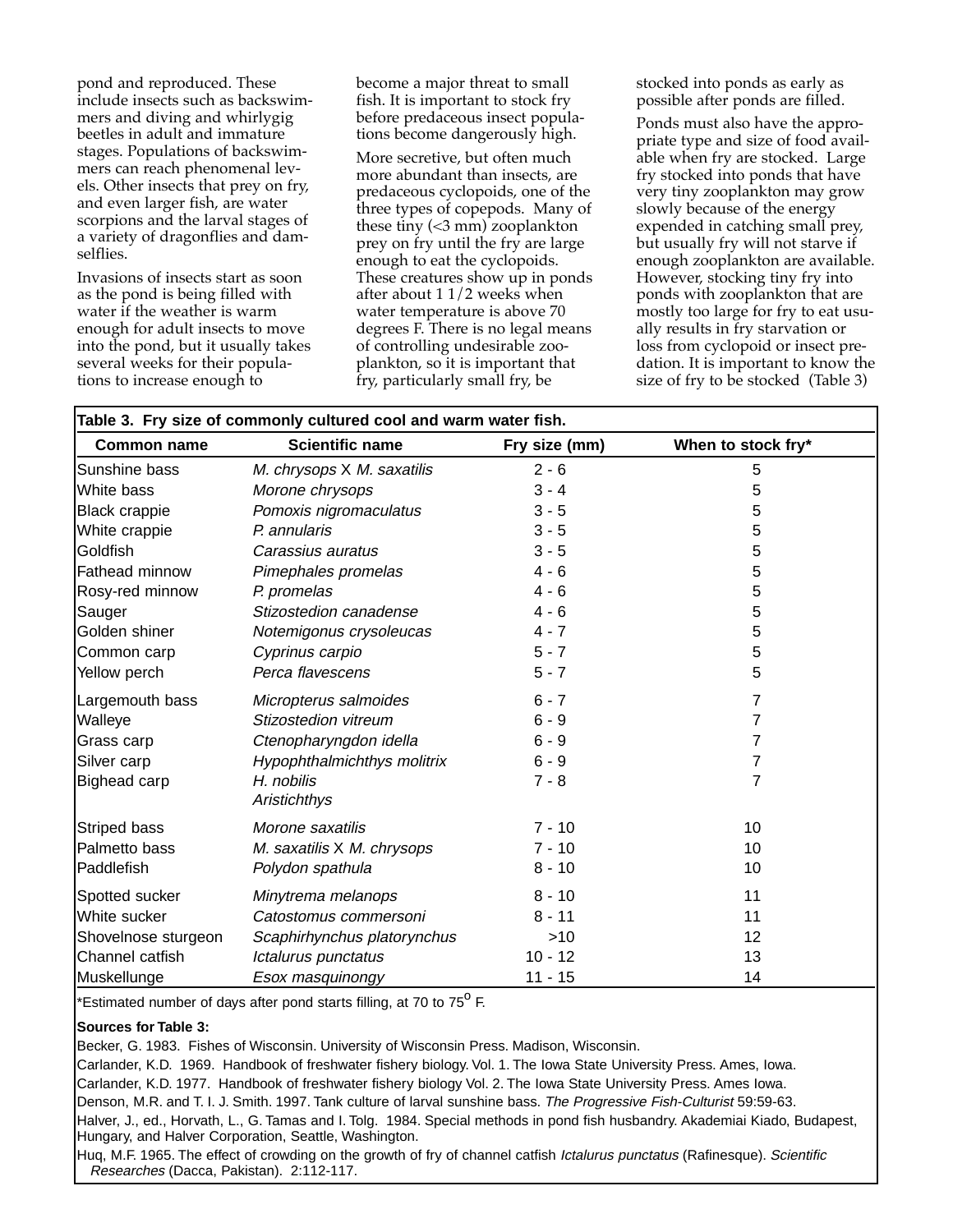and to time stocking so that zooplankton of the right size for these fry will be present.

When ponds are filled and fertilized, the plant and animal populations that live in them go through somewhat predictable changes in both predominant types and sizes, a process called succession. Understanding succession will greatly contribute toward success in fry culture. When ponds are first filled with well water, there are few living organisms present

and limited nutrients. The water rapidly gains nutrients when soluble inorganic fertilizers are added. It also gains nutrients, but more slowly, when organic fertilizers are decomposed by bacteria. The nutrients are rapidly utilized by other bacteria and by phytoplankton. Within a few days the ponds turn a slightly green color as a "bloom" develops. The bacteria and phytoplankton are consumed by slightly larger creatures such as single cell protozoans. Some of

these are large enough for fry to eat, but the next stage, the development of blooms of zooplankton (which eat bacteria, phytoplankton and protozoans), is most important to the fry. The major groups of zooplankton are rotifers, cladocerans, and copepods (Table 4 and Fig. 1).

Zooplankton blooms are usually predictable and follow the patterns shown in Figures 2 and 3. These figures show actual zooplankton concentrations found in

| Table 4. Major large zooplankton groups in aquaculture ponds. |              |                       |                        |                      |                                                                                                                       |  |
|---------------------------------------------------------------|--------------|-----------------------|------------------------|----------------------|-----------------------------------------------------------------------------------------------------------------------|--|
| <b>Name</b>                                                   | # of species | <b>Body</b><br>length | Life span              | Peak<br>reproduction | Food size and type                                                                                                    |  |
| <b>Rotifers</b>                                               | 2,500        | $0.04 - 2.5$ mm       | 4 days -<br>6 weeks    | $2 - 8$ days         | $0.001 - 0.02$ mm<br>phytoplankton, detritus, bacteria,<br>protozoan. All organic particles<br>that are small enough. |  |
| <b>ICladocerans</b>                                           |              | $0.2 - 3.2$ mm        | $25 - 100 +$<br>days   | 13 - 26 days         | $0.001 - 0.05$ mm<br>phytoplankton, protozoans,<br>detritus and bacteria.                                             |  |
| Copepods                                                      | 8,000-10,000 | $0.3 - 3.2$ mm        | $10$ days -<br>3 years | 18 - 40 days         | Calanoid copepods filter<br>phytoplankton; cyclopoid<br>copepods prey on tiny animals or<br>eat plants or debris.     |  |



*Figure 1. Common zooplankton types found in aquaculture ponds.* 

*Rotifers: Rotifers were named after their "wheel organ," a ring of cilia that appears to rotate around the mouth of most species. About 95 percent of all rotifers inhabit freshwater. Most that are encountered are females; males may appear when conditions are harsh. Reproduction is usually asexual. They hatch from "resting eggs" in the pond bottom or eggs attached to females. Rotifers are capable of very rapid population changes.*

*Cladocerans: Most cladocerans are found in freshwater. Cladocerans are called water fleas because of their appearance and their "hop-sink" type of locomotion. Often only females are found, except in early spring and late fall. Resting eggs hatch when ponds are filled; later eggs are held by females. Cladocerans shed successive exoskeletons as they grow.*

*Copepods: A minority of copepods are found in freshwater. Some, such as Lernaea sp. (anchor worm), are fish parasites. Some cyclopoid copepods eat small fish. Reproduction is usually sexual. Eggs are carried by females and hatch into tiny larvae called nauplii. There are up to 12 growth stages, called instars, before maturity is reached. Exoskeletons are shed at each stage. Copepods survive winters as "resting eggs" on the bottoms of dry ponds.*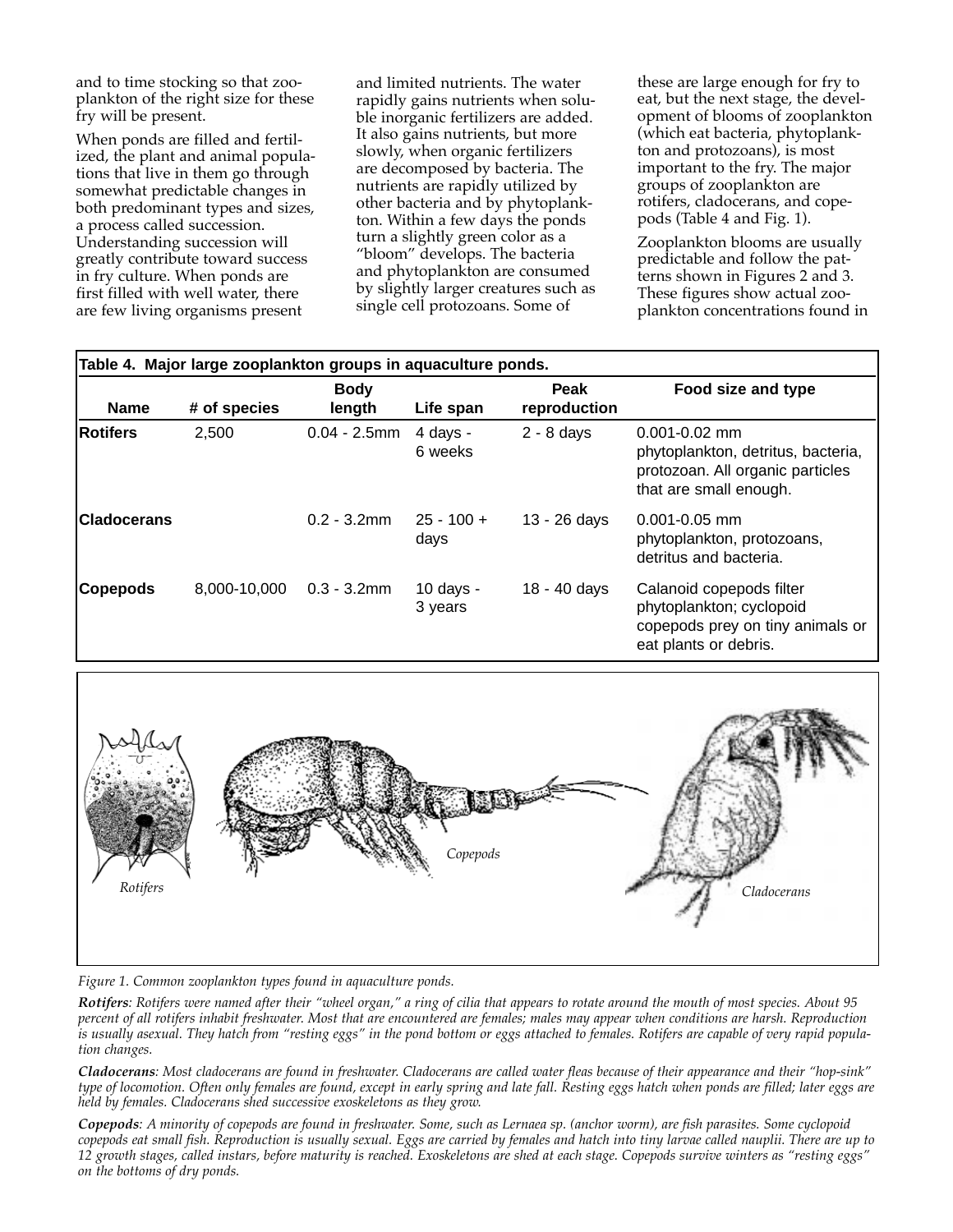

*Figure 2. Typical rotifer population levels in a recently filled pond. Stock small fish just when the rotifer population begins to rapidly expand.*

Arkansas ponds stocked with sunshine bass. Rotifers are the first zooplankton group to appear in culture ponds. They hatch from resting eggs that survive in the pond bottom. When pond temperatures are in the mid-70s, rotifer populations start to explode within 5 to 7 days after ponds are filled. Populations can go from near zero to 4,000 or more per liter within 4 to 5 days. Then, within a few more days, their populations crash to much lower levels. For fry that can only eat rotifer-size zooplankton, a few days difference in the stocking date can mean the difference between harvesting a pond full of fingerlings or none at all. Just as the rotifer populations crash, slightly larger copepod nauplii populations start booming. Nauplii are the small, immature stages of copepods. Larger fry should be stocked at this time.

The nauplii are followed by larger copepods and cladocerans that appear about 2 to 3 weeks after the pond is filled. All of these zooplankton populations start from eggs that survived in the pond bottom soil or were carried in by insects or other means.

This sequence is clearest in ponds freshly filled with groundwater. A similar response is possible if ponds are filled with surface water with an established plankton bloom, as the sudden influx of fertilizer nutrients should stimulate rotifer populations. However, using surface water is not recommended. It gives far less predictable results and can introduce diseases, predators and wild fish.

In general, fry must have zooplankton to survive, or at least to be healthy and grow rapidly. Most fry are not particular about

the types of zooplankton they will eat, but the animals must be small enough for the fry to ingest. The smallest fry (Table 3) can only survive on the smallest zooplankton, while larger fry can eat both small and large sizes (Figs. 2 and 3). Usually, protozoans and rotifers are the smallest zooplankton. Most of them are 0.04 to 0.15 mm long. Fry smaller than about 6 mm total length must be stocked at the time that populations of these plankton are starting to rapidly increase, usually within  $5$  to  $7$  days after the ponds are filled and fertilized. By the time populations of rotifers decline the fry have grown large enough to consume (or escape from) larger zooplankton. Fry that are larger than about 6 mm can eat slightly larger zooplankton such as copepod nauplii and very small cladocerans. Those foods become available about 10 days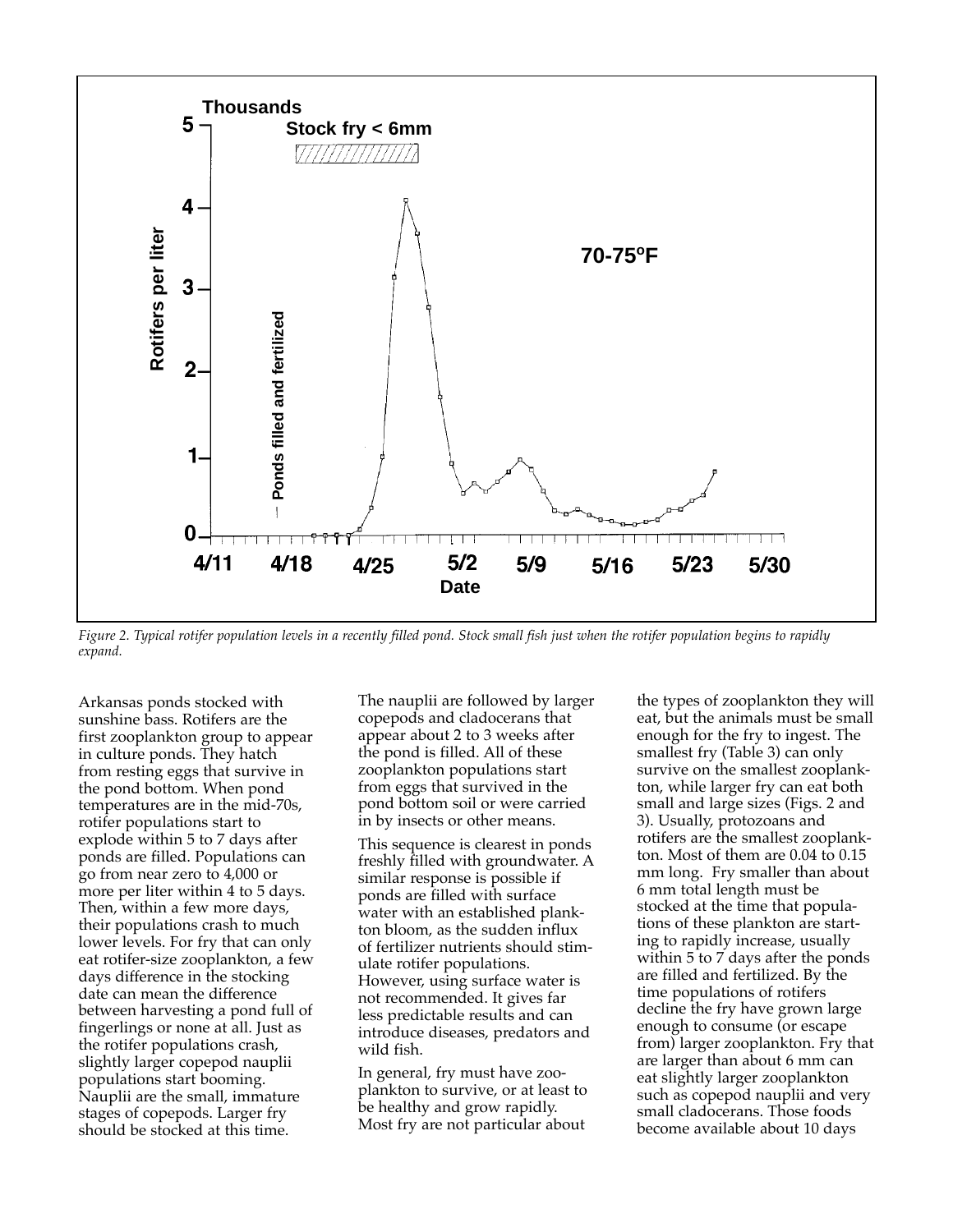

*Figure 3. Copepod, copepod nauplii and cladoceran populations in a recently filled pond. Stock larger fry when these zooplankton populations are increasing.*

after ponds are filled and are present for several weeks. Fry about 9 mm in length can usually handle all but the largest cladocerans and copepods. As a rule, the smaller the fish fry are, the sooner they must be stocked into the ponds. To maximize survival, it is best to stock any fry just as populations of zooplankton that are small enough for the fry to eat are starting to rapidly increase and before invading insects expand their populations.

The action of fertilizers and the growth of phytoplankton and zooplankton are affected by a variety of physical and chemical factors. The most predictable is the reaction to temperature. The colder the pond water, the longer it takes for nutrients to dissolve or be released by bacterial activity. That alone slows the development of zooplankton populations in a freshly filled pond. In addition, zooplankton are "cold-blooded"

and all their activities slow as temperatures decrease. As a result it takes much longer to produce a zooplankton bloom during early spring when water temperatures are cold than after pond temperatures warm in late spring (Fig.4).

## **When not to fertilize**

If the total alkalinity is below 20 mg/l, fertilizing usually will not be effective because the solubility of phosphorus is too low for an effective bloom.

If rooted aquatic vegetation or filamentous algae are present, do not fertilize. The vegetation will out-compete the phytoplankton for the nutrients and the result will be more weeds. Eliminate aquatic weeds or filamentous algae before fertilizing.

Do not fertilize if the pond receives excessive runoff water or is spring fed. Nutrients will be

lost with the water leaving the pond.

If the secchi disk reading is less than 12 inches, discontinue fertilizing. The pond may be too rich with plankton. See Figure 5 for a diagram of a secchi disk and how it is used.

Ponds should not be fertilized if the early morning dissolved oxygen reading is below 4 ppm. A low dissolved oxygen reading in the early morning indicates a heavy bloom with a high oxygen demand during the nighttime hours, or a bloom die-off.

If the afternoon pH exceeds 9.5, discontinue fertilizing. Several species of fry cannot tolerate high pH, which often results from a heavy phytoplankton bloom.

Muddy water should not be fertilized. Phytoplankton in turbid ponds responds poorly to fertilizer because the sunlight needed for